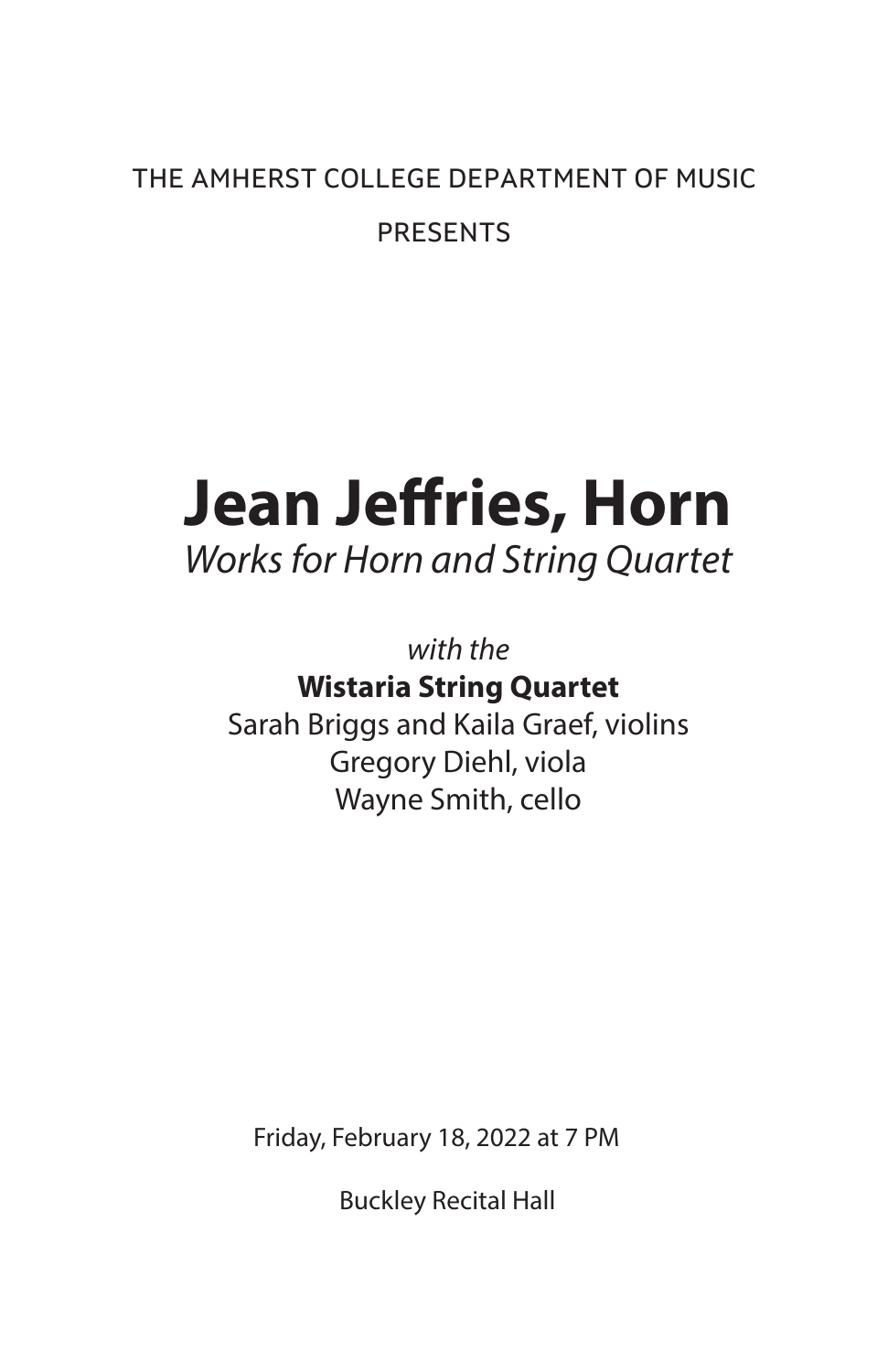# **Program**

*Horn Quintet in E-flat major* K. 407 W. A. Mozart (1756-1791) I Allegro II Andante III Rondo (Allegro)

I Any fool can feel it II Objects in motion III The long and short of it IV Cycles of violence V Uncorroborated truths VI Driven to destruction VII In other words

*Quintet for Horn and Strings* Geoffrey Hudson (b.1967)

*Lyric for Strings* George Walker (1922-2018)

*Quintet for Horn and Strings* Eric Sawyer (b. 1962)

*Please silence your mobile phone, pager, watch, or any other electronic noise-makers during the concert. Please refrain from using electronic devices with light-producing screens, as they are distracting to your fellow audience members.*

*\_\_\_\_\_\_\_\_\_\_\_\_\_\_\_\_\_\_\_\_\_\_\_\_\_\_\_\_\_\_\_\_\_\_\_\_\_\_\_\_\_\_\_\_\_\_\_\_\_\_\_\_\_\_\_\_\_\_*

*Cameras and recording devices are strictly prohibited.*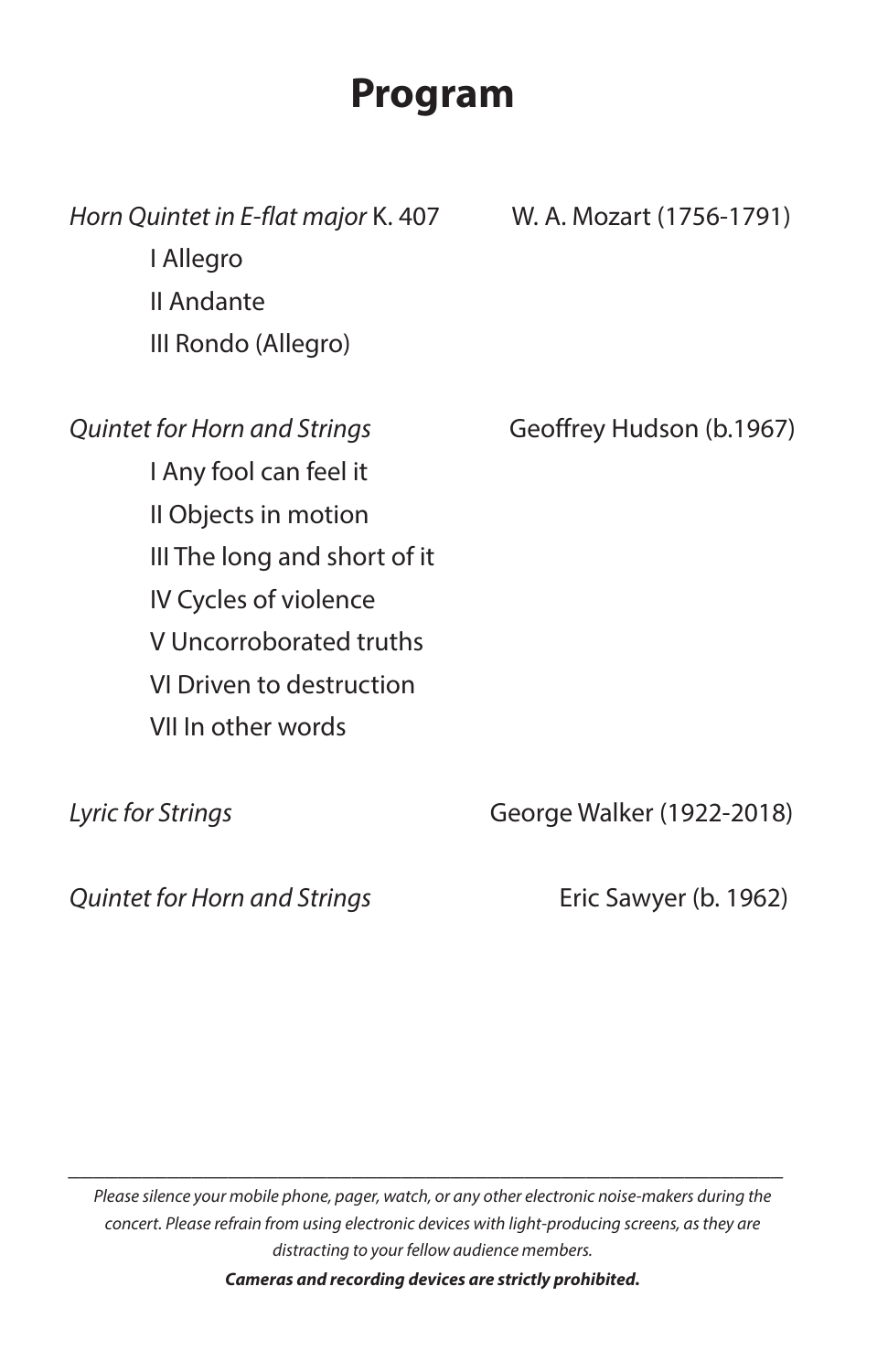# **NOTES ON THE PROGRAM**

#### *Horn Quintet in E-flat major, K. 407 by W. A. Mozart*

Because the Mozart Horn Quintet K. 407, is written for one violin, two violas and cello, one violinist must defect to the viola section for this piece. The timbre of the viola-heavy string quartet lends a honeyed depth to the horn quintet's accompaniment, and leaves the lone violin to act as a duet partner for the horn; the two toss lines back and forth with wit and humor, sometimes interrupting each other as if competing for attention. The quintet is thought to have been written in either 1781 or 1782, though the autograph of the quintet was lost during Mozart's lifetime, so no one is certain. We do know it was written for the horn virtuoso, cheesemonger, and Mozart family friend, Joseph Ignaz Leutgeb. (In her correspondence, Constanze Mozart refers to it as the "Leitgebische Quintett.") The quintet is a miniature horn concerto: the playful opening Allegro gives way to a gentle and tender middle movement (Andante), and ends joyfully in an energetic, shape shifting rondo (Allegro), a delicious romp from start to finish.

-Jean Jeffries

# *Quintet for Horn and Strings by Geoffrey Hudson*

The sound of horn and strings is a delicious sonic combination, so I was thrilled when Jean Jeffries contacted me about the possibility of writing a quintet for her and the Wistarias. Jean and I agreed to score some of the movements for smaller subsets of the quintet. In doing so, I chose the permutations which offered maximum color contrast. The resulting quintet offers five short trio movements sandwiched between two longer movements for all five players.

The title of the first movement comes from a line of Mary Oliver's: "Nobody can prove it, but any fool can feel it." The strings begin with a shimmering harmonic stasis; the horn's expanding melodic line propels the music forward, and the strings take up the idea. After an arrival, the music takes an introspective turn, ruminating on a motive of three pickups to a longer note (short-short-short-long).

The (very brief) second movement offers a sustained line in the horn, over which the two strings dance.

At some point during the pandemic, I felt that my music was repeating the same rhythmic gestures. To get out of that rut, I tried using Morse code to derive new rhythms. This technique has questionable value as a compositional tool, but it did the trick of getting me unstuck. The third, fourth, and fifth movements are all based on rhythms derived from those experiments. For Morse code enthusiasts, this is most audible at the beginning of "Cycles of violence", where the violins repeatedly spell out the word "violence". This movement also prominently features a repeated three note motif using the intervals re-fa-sol.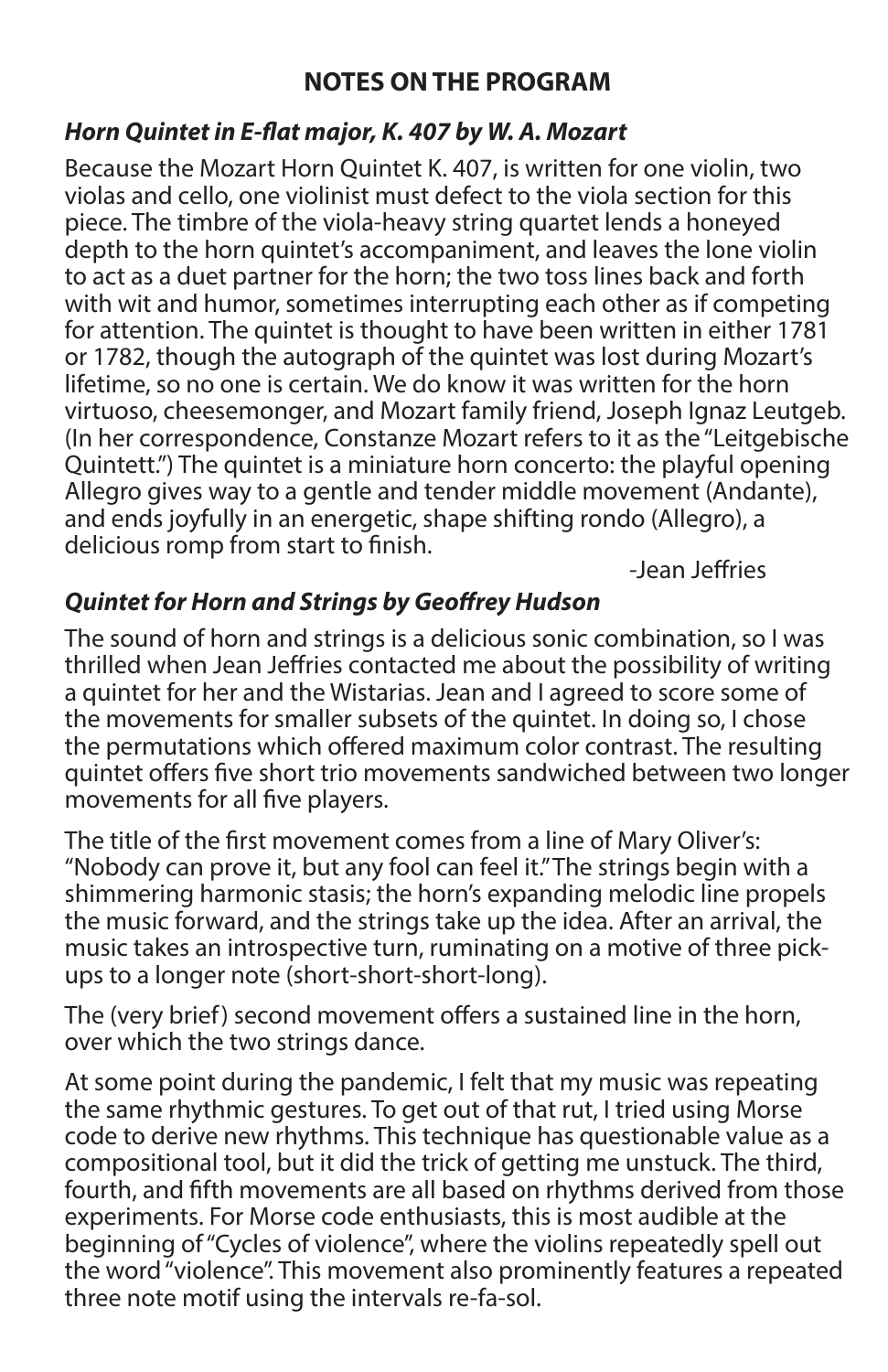After a (very brief) and frenetic sixth movement, "In other words" brings all five players back together to revisit ideas heard earlier in the piece. Two motifs are much in evidence: the three pick-up theme (short-shortshort long) and the re-fa-sol motif. It's not important that listeners recognize the return of specific themes. It's enough to be aware that "In other words" recasts the earlier movements in new form.

– Geoffrey Hudson

#### *Lyric for Strings by George Walker*

George Walker (1922-2018) wrote Lyric for Strings at the beginning of a multi-faceted career that included a number of firsts: Walker was the first person of color to receive a Doctorate from Eastman School of Music, the first African-American soloist to perform with the Philadelphia Orchestra, and the first African-American to receive a Pulitzer Prize for music. Walker toured extensively as a concert pianist, although he suffered from the racism of the time that made it difficult for black performers to find bookings. He taught at Smith College and the Peabody Institute of Music, among other institutions. During his lifetime, his works were performed by many orchestras in the USA and abroad, and he received commissions from the New York Philharmonic, the Cleveland Orchestra, and the Boston Symphony Orchestra. Lyric for Strings has become one of Walker's best-known works, and one of the more often performed works in the repertoire of twentieth century American music. By the time of his death in August 2018, Walker was one of the most decorated and revered composers in American history.

In his notes for the Elgin Symphony, Daniel Maki describes Lyric for Strings as follows: "The music begins with a serene, long-breathed melody that is skillfully imitated in the inner voices, creating a rich texture in which the multiple voices beautifully intertwine. A more agitated middle section features more intense minor key harmonies and builds to a passionate climax, punctuated by starkly articulated chords that interrupt the rhythmic flow. The more serene mood of the opening then returns and eventually tapers off to a peaceful conclusion." Often compared to Samuel Barber's Adagio for Strings, Walker's Lyric for String's stands on its own, a lyrical masterpiece of poignant, enduring sweetness and sorrow.

#### *Quintet for Horn and Strings by Eric Sawyer*

When Jean Jeffries asked me to write a piece for horn and string quartet, I thought hard about how to deploy the riches contained in this combination, written for surprisingly infrequently. Perhaps Mozart's choice of a second viola in his horn quintet was made toward spotlighting the horn. Having a second violin does make for a crowded treble register, but then the tenor range of the horn is no less glorious. I conceived the quintet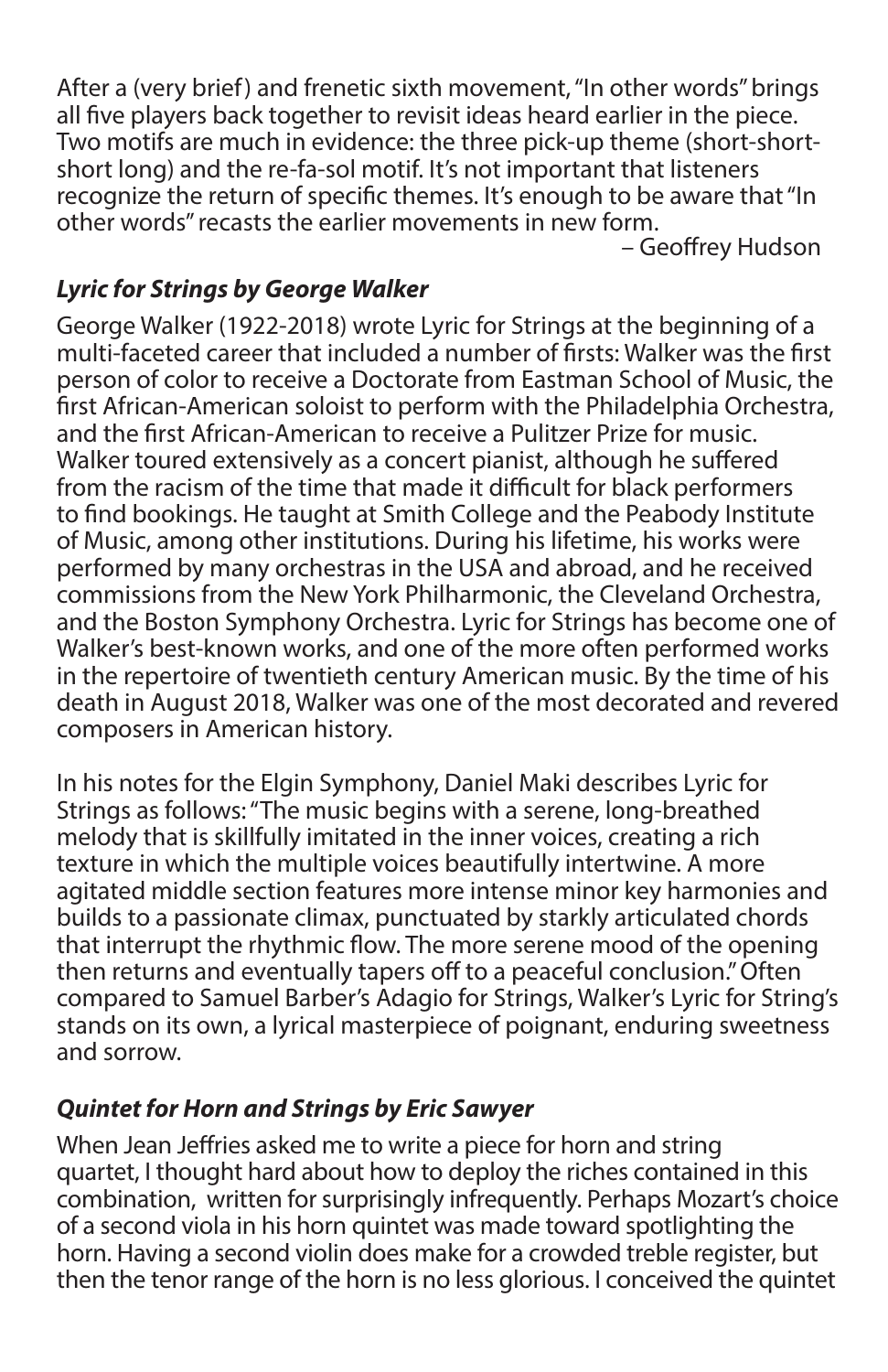with the horn's center of gravity right in the middle of the quartet ensemble, and springing from a short-long repeated note idea around which faster motion evolves. The groupings of these impulses in five beats gives an urgency of forward motion and a sense of an elided eighth note each bar, with quintuple meter baked into the expression of the piece. The instruments are equal partners, each with a unique role. The quintet is in a single movement punctuated by contrasting tempos and moods, with the suspense of the opening providing a through line gradually responded to across the work's fifteen minutes.

-Eric Sawyer



# **ABOUT THE MUSICIANS**

Eric Sawyer is the composer of an extensive catalog ranging from chamber music to orchestral music to opera. His operas *Our American Cousin, The Garden of Martyrs*, and *The Scarlet Professor* have received New England premieres in recent years, the last two with librettos by Harley Erdman. *The Scarlet Professor* received The American Prize for best opera in 2019. A new opera, *The Onion*, is in process, and a cabaret musical, *My Evil Twin*, is

slated for performance in 2022. Sawyer's musical vocabulary integrates a variety of traditions in American music, with an emphasis on rich and expressive harmonies. His *Fantasy Concerto: Concord Conversations, a triple concerto based on the American Transcendentalists*, was performed in recently by Boston Modern Orchestra Project and the Claremont Trio. A recipient of the Joseph Bearns Prize and an award from the American Academy of Arts and Letters, Mr. Sawyer is on the music faculty of Amherst College. His music is available on the Albany Records and BMOP/sound labels.



Composer Geoffrey Hudson's music has been performed across the United States and in Europe. Selections from *The Quartet Project*, his six-volume collection of string quartets, have been recorded by leading American ensembles including the Brooklyn Rider, Jupiter, Parker, Miró, Chiara, and Lark quartets. Hudson's 2019 oratorio *A Passion for the Planet*  explores the subject of climate change, tracing an arc from beauty and gratitude into

darkness and out again into hope. His work has been supported by grants from the American Composers Forum, New Music USA, Meet the Composer, the International Music and Art Foundation, the Argosy Foundation, the Alice M. Ditson Fund, and others.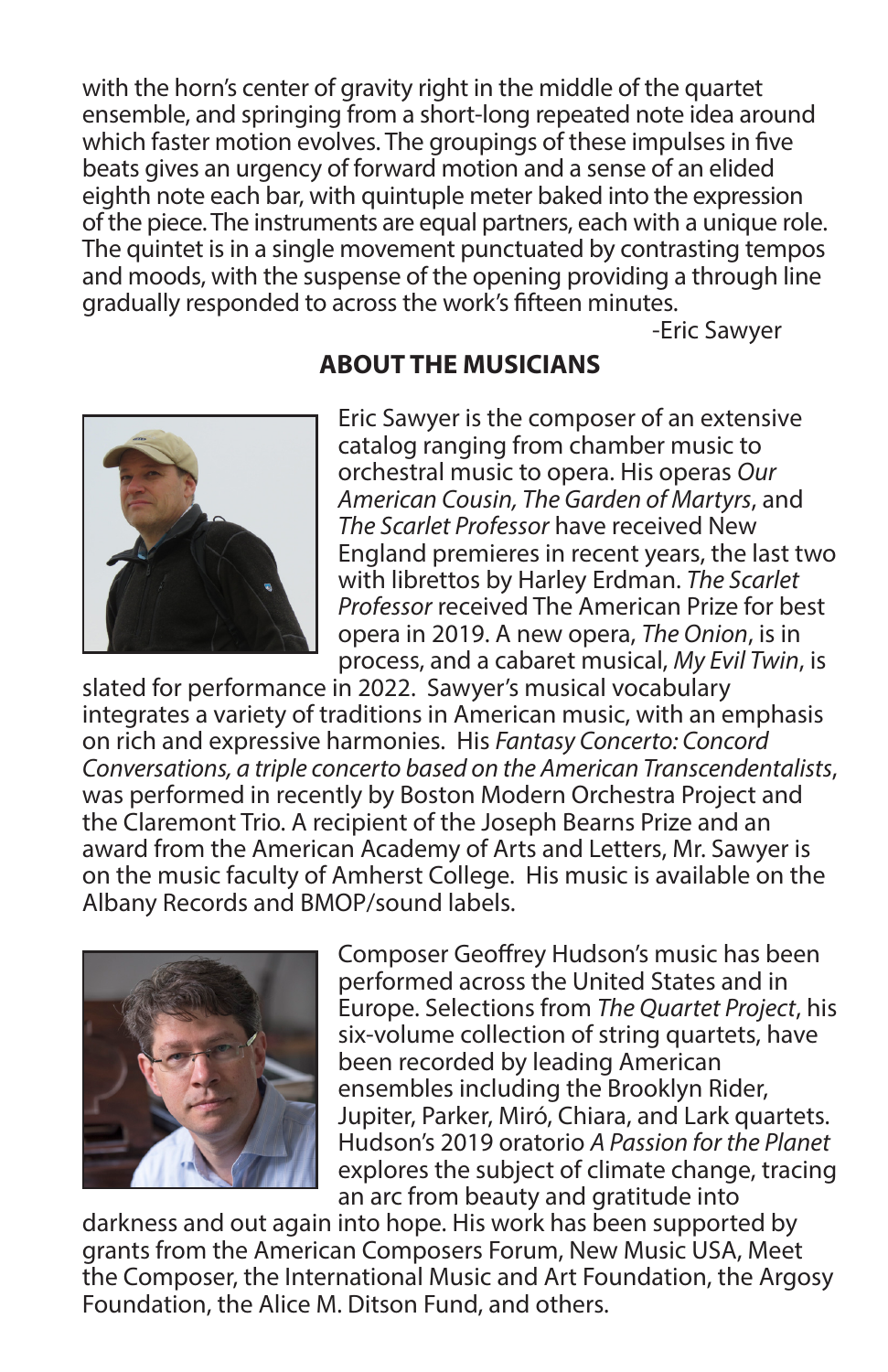

Jean Jeffries performs, records and lectures on modern, classical and baroque horns. A graduate of Harvard College committed to liberal arts education and creative approaches to learning, Jean teaches horn and coaches chamber music at Amherst and Mount Holyoke Colleges. Working with bright, enthusiastic students inspires Jean's ever-evolving musical perspective. Jean appears as a modern horn player with Juno, Barrington Stage, Opera

North, Pioneer Valley Symphony, Fanfare Brass, Eclectic Arts Trio, and in rock 'n' roll performances of The Complete Tommy Album with The Collective.

She has played natural horn with period ensembles including ACRONYM, Arcadia Players, Connecticut Early Music Festival, Foundling, Handel and Haydn Society and La Dona Musicale. Over the years, Jean has commissioned several works, including pieces by composers Clifton J. Noble, David Kidwell and Lewis Spratlan. Her most recent commissions are the two Quintets for Horn and Strings featured on this recital. Jean thanks composers Eric Sawyer and Geoffrey Hudson for their vision, creative energy and compositional skill. Working with them both has been an education and a pleasure. When not playing and teaching horn, Jean is often outdoors, gardening, swimming, hiking, or, most recently, skate skiing.



Sarah Briggs teaches violin at Amherst and Smith Colleges, plays in the Wistaria String Quartet, and performs with the Berkshire and Springfield Symphonies and groups throughout western MA and VT. She was tenured in the Colorado and Charlotte Symphonies, played with Chicago and Utah Symphonies, and has soloed with Colorado Philharmonic, Anchorage and Holyoke Civic Symphonies. Summer work has varied:

teaching at Brevard, principal second violin at Central City Opera Festival, a fellow at Tanglewood, contractor and violinist for Williamstown Theater Festival. Sarah holds a Bachelor's in Violin Performance from the Eastman School of Music, and Master's degree from UT, Austin. When not making music, she is probably doing yoga, biking, or cooking.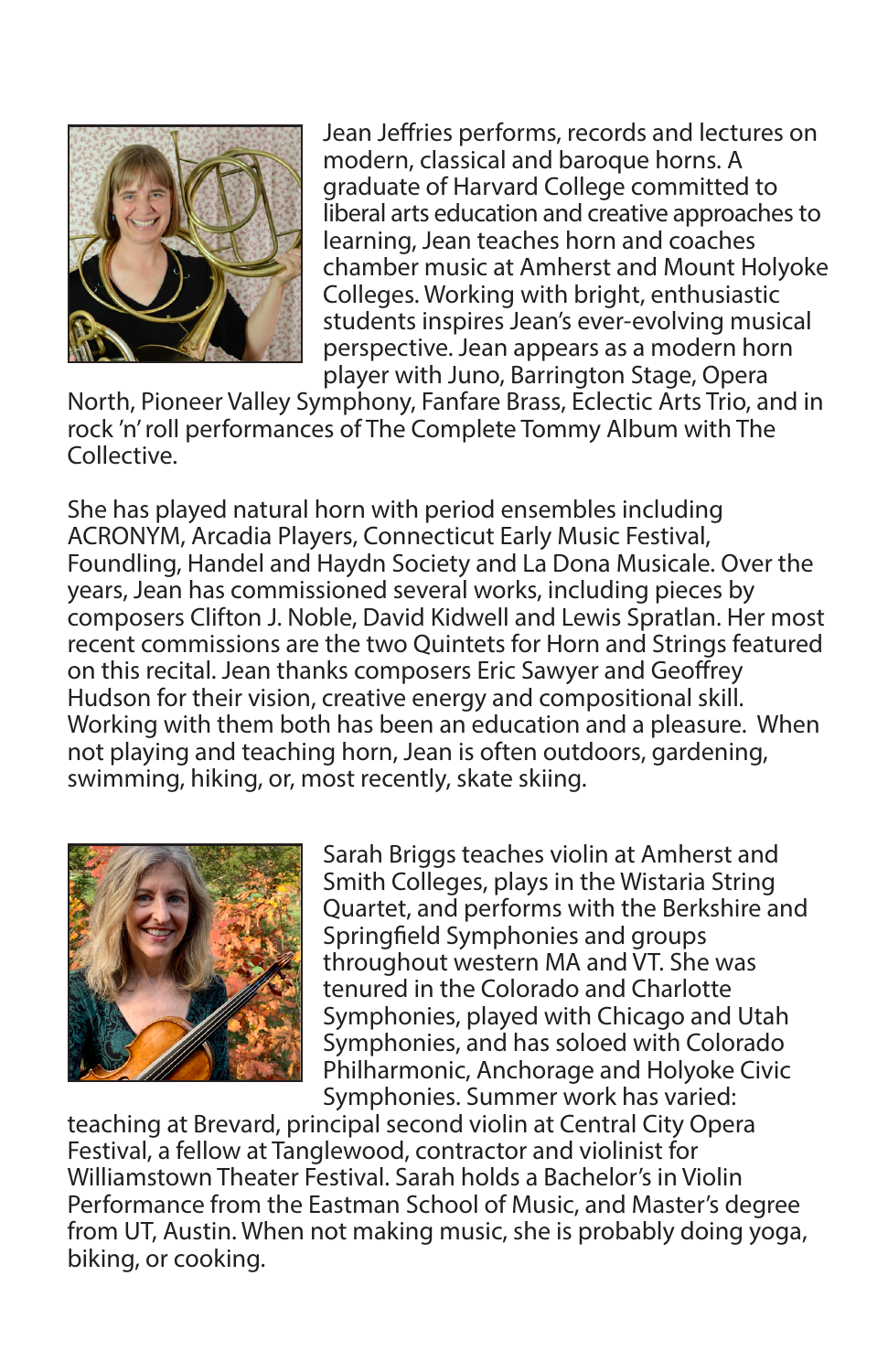

Kaila Graef has performed with a diverse range of groups, including Vermont's Juno Orchestra, the Williamstown Theatre Festival, and the Springfield Symphony. Kaila holds a Bachelor of Music degree in violin performance from Peabody Conservatory, where she was a student of Shirley Givens and studied chamber music with Earl Carlyss of the Juilliard Quartet. She completed her masters at UMass

Amherst, where she was a member of the Graduate String Quartet and studied with Marylou Speaker Churchill. A dedicated teacher, Kaila has served on the faculties of the Vermont Youth Orchestra's summer festival, Strings at Amherst, and Northampton Community Music Center. Kaila currently teaches at her private studio in Amherst, MA.



Gregory Diehl lives in Florence, MA and teaches violin and chamber music at the Northampton Community Music Center, the Community Music School of Springfield, and the Northfield Mount Hermon School. He studied violin and viola at the Eastman and Manhattan Schools of Music and pedagogy at the Hartt School. He spent several years teaching in Japan and holds an M.A. in Japanese Language and

Literature from the University of Massachusetts, Amherst. He performs frequently with ensembles in Vermont, New Hampshire, and Western Massachusetts.



Cellist, Wayne Smith, gave his recital debut at the Kennedy Center in 1996 to critical acclaim. As soloist and chamber musician, he has performed through out the United States, Italy, Germany, Romania, Hungary, Austria, Poland, and China. He is a member of the Wistaria String Quartet, the Portland Piano Trio and 1200 Horsehairs, a contemporary cello quartet. He is also a frequent performer at Bargemusic and a

core member of the Harlem Chamber Players. He has also appeared with the New Jersey Chamber Music Society, the Manhattan Chamber Players and the National Chamber Orchestra. Wayne is currently serving on the faculties of Amherst College, the Deerfield Academy, and the Williston Northampton School. He did his undergraduate studies at the Eastman School of Music and graduate studies at UMass Amherst. His principle teachers include Ardyth Alton, Steven Doane and Astrid Schween.